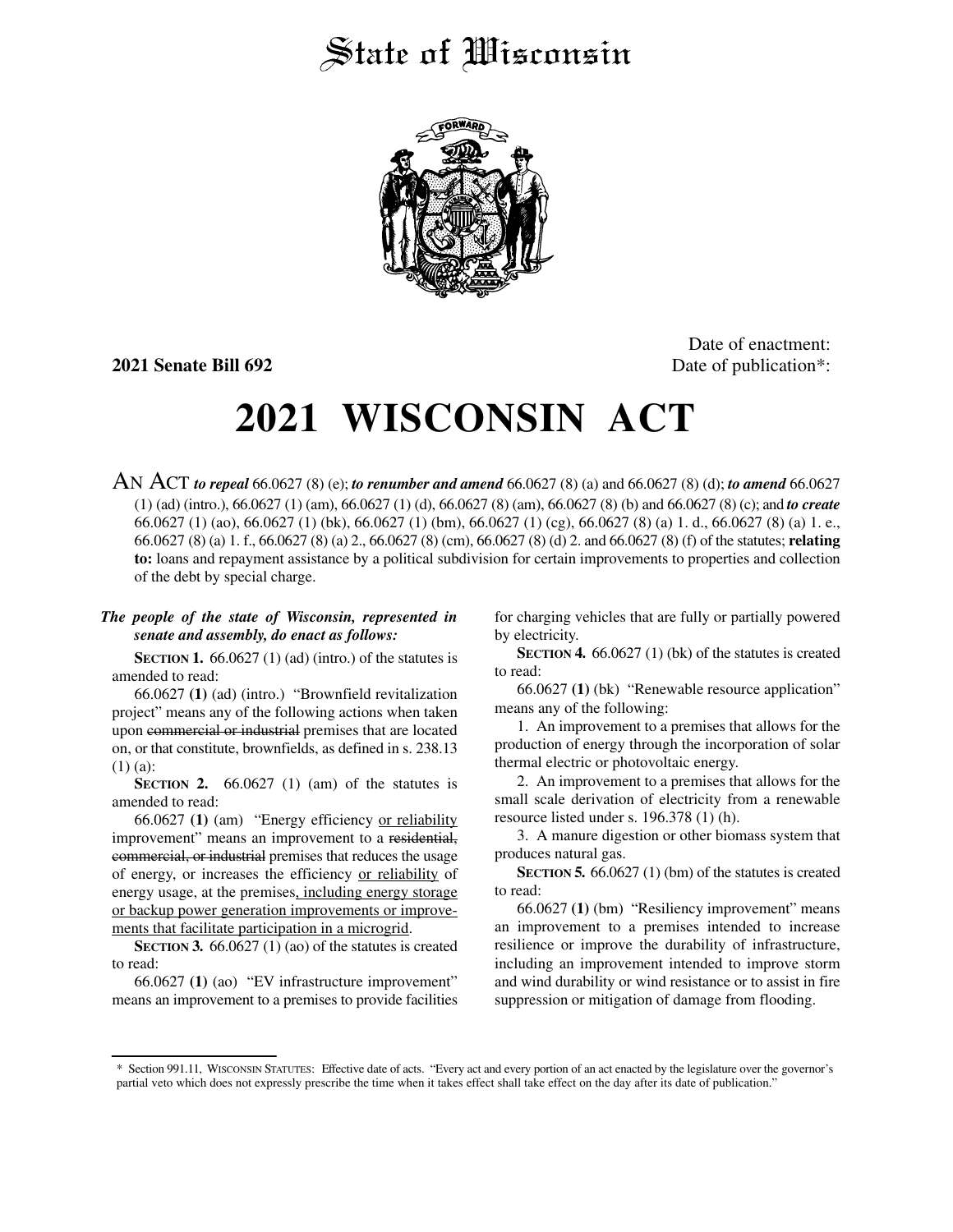**SECTION 6.** 66.0627 (1) (cg) of the statutes is created to read:

66.0627 **(1)** (cg) "Storm water control measure" means an improvement to a premises that uses structural or nonstructural measures, practices, techniques, or devices designed to mitigate the negative impacts of storm water runoff or other surface runoff to the premises, including an infiltration system, wet detention pond, constructed wetland, grassed swale, or vegetative roofing system. "Storm water control measure" does not include a rain barrel or cistern designed for temporary storage of precipitation.

**SECTION 7.** 66.0627 (1) (d) of the statutes is amended to read:

66.0627 **(1)** (d) "Water efficiency improvement" means an improvement to a residential, commercial, or industrial premises that reduces the usage of water, or increases the efficiency of water usage, at the premises.

**SECTION 8.** 66.0627 (8) (a) of the statutes is renumbered  $66.0627(8)$  (a) 1. (intro.) and amended to read:

66.0627 **(8)** (a) 1. (intro.)  $\rightarrow$  Except as provided in subd. 2., a political subdivision may make a loan, or enter into an agreement regarding loan repayments to a 3rd party for owner−arranged or lessee−arranged financing, to an owner or lessee of a premises that is a residential property containing at least 5 dwelling units or a nonresidential property and that is located in the political subdivision for a brownfield revitalization project or for the financing or refinancing of a project for making  $\Theta$ . installing an, operating, or maintaining any of the following with regard to the premises:

a. An energy efficiency or reliability improvement, a.

b. A water efficiency improvement, or a.

 $c. A$  renewable resource application to the premises.

**SECTION 8c.** 66.0627 (8) (a) 1. d. of the statutes is created to read:

66.0627 **(8)** (a) 1. d. An EV infrastructure improvement.

**SECTION 8e.** 66.0627 (8) (a) 1. e. of the statutes is created to read:

66.0627 **(8)** (a) 1. e. A resiliency improvement.

**SECTION 8g.** 66.0627 (8) (a) 1. f. of the statutes is created to read:

66.0627 **(8)** (a) 1. f. A storm water control measure. **SECTION 9.** 66.0627 (8) (a) 2. of the statutes is created to read:

66.0627 **(8)** (a) 2. A political subdivision may not make a loan or enter into an agreement under subd. 1. for the financing or refinancing of a project for making, installing, operating, or maintaining a resiliency improvement for a premises to which a floodplain zoning ordinance applies unless all of the following apply:

a. If the premises is a nonconforming building, as defined in s. 87.30 (1d) (a) 1., the building would be permanently repaired, reconstructed, or improved so as to

comply with all applicable requirements of the floodplain zoning ordinance for the area of the floodplain that it occupies after completion of the resiliency improvement.

b. If the political subdivision participates in the National Flood Insurance Program, the owner or lessee of the premises agrees to maintain any flood insurance policy required under the program for the premises.

**SECTION 10.** 66.0627 (8) (am) of the statutes is amended to read:

66.0627 **(8)** (am) If a political subdivision makes a loan or enters into an agreement under par. (a)  $1$  or (ag), the political subdivision may collect the loan repayment amounts due under the loan or agreement as a special charge under this section. Notwithstanding sub. (4), a special charge imposed under this paragraph may be collected in installments and may be included in the current or next tax roll for collection and settlement under ch. 74 even if the special charge is not delinquent. If a political subdivision makes a loan, or enters into an agreement regarding loan repayments to a 3rd party, for a brownfield revitalization project under par. (a), the repayment period may not exceed 20 30 years.

**SECTION** 10m.  $66.0627$  (8) (b) of the statutes is amended to read:

66.0627 **(8)** (b) A political subdivision that imposes a special charge under par. (am) may permit special charge installments to be collected by a 3rd party that has provided financing for the improvement or application project under par. (a) 1. and may require that the 3rd party inform the political subdivision if a special charge installment is delinquent.

**SECTION 11.** 66.0627 (8) (c) of the statutes is amended to read:

66.0627 **(8)** (c) An installment payment authorized under par. (am) that is delinquent becomes a lien on the property that benefits from the improvement or application project under par. (a) 1. or (ag) as of the date of delinquency. A lien under this paragraph runs with the land and has the same priority as a special assessment lien.

**SECTION 12.** 66.0627 (8) (cm) of the statutes is created to read:

66.0627 **(8)** (cm) 1. If an installment payment authorized under par. (am) is delinquent, a lien under par. (c) may be enforced by foreclosure under s. 75.521.

2. The governing body of a county may assign the county's right to take judgment with respect to any parcel that is subject to subd. 1. to a 3rd party that is party to a loan repayment agreement under par. (a) 1. or (ag). An assignment under this subdivision shall be in accordance with s. 75.106, except that s. 75.106 (1) and (2) (d), (e), and (f) do not apply.

**SECTION 13.** 66.0627 (8) (d) of the statutes is renumbered 66.0627 (8) (d) (intro.) and amended to read:

66.0627 **(8)** (d) (intro.) A political subdivision that, under par. (a)  $1$ , makes a loan to, or enters an agreement